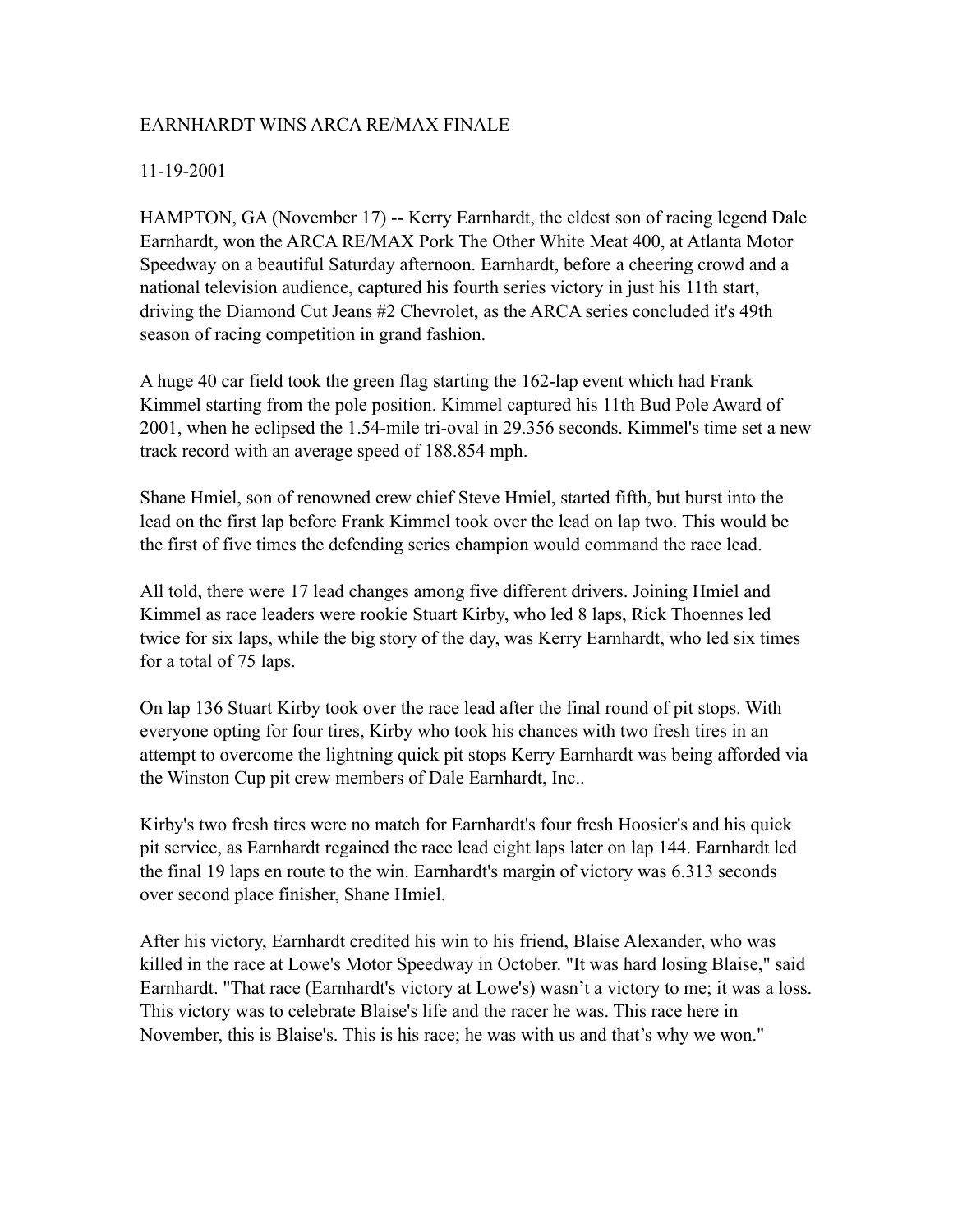After runner-up Hmiel, Frank Kimmel took third place honors, while Stuart Kirby, Tim Steele, Jason Jarrett and Ed Berrier finished fourth through seventh respectively, completing the list of lead lap finishers.

Kevin Belmont won the Hoosier Tire Hard Charger Award after finishing 14th after starting 37th.

In the final series point standings, Frank Kimmel captured his second consecutive ARCA RE/MAX Series championship with 7080 points. Rookie of the Year, Jason Jarrett, took second place with 6000 points. Andy Belmont was third with 5470 points. Ron Cox, Norm Benning, Todd Bowsher, Chuck Weber, Donny Morlock, Tim Steele and Mike Buckley rounded out the list of drivers in the top ten in the final series point standings.

In addition to normal Hoosier track service personnel on hand for the event taking care of mounting and balancing of tires for the many race teams, Hoosier also had engineering staff at the race to monitor tire performance.

Hoosier ARCA product manager, Jeff Speer, who also attended the event commented after the race, "The tires performed exceptionally well today, considering the increase in left side wear we saw in practice on Thursday and Friday. Usually this happens because of the green or unused track. One set could easily go a gas stop (50 - 55 laps), which we try and design the tire to do. I received many compliments from the drivers after the race. Most of the racing was down towards the bottom of the track on the white line, which means the tires had plenty of grip."

Speer continued, "Hoosier has been fortunate to be a part of the phenomenal growth in the ARCA RE/MAX Series over the years. Our relationship continues to strengthen during this time as well. Hoosier has been the exclusive tire supplier to the ARCA Series since 1995, and we are now in our third 3-year agreement to remain the exclusive tire supplier to the series through the 2003 season."

The ARCA RE/MAX Series will hold it's annual championship awards banquet on Saturday, December 8, at the Northern Kentucky Convention Center.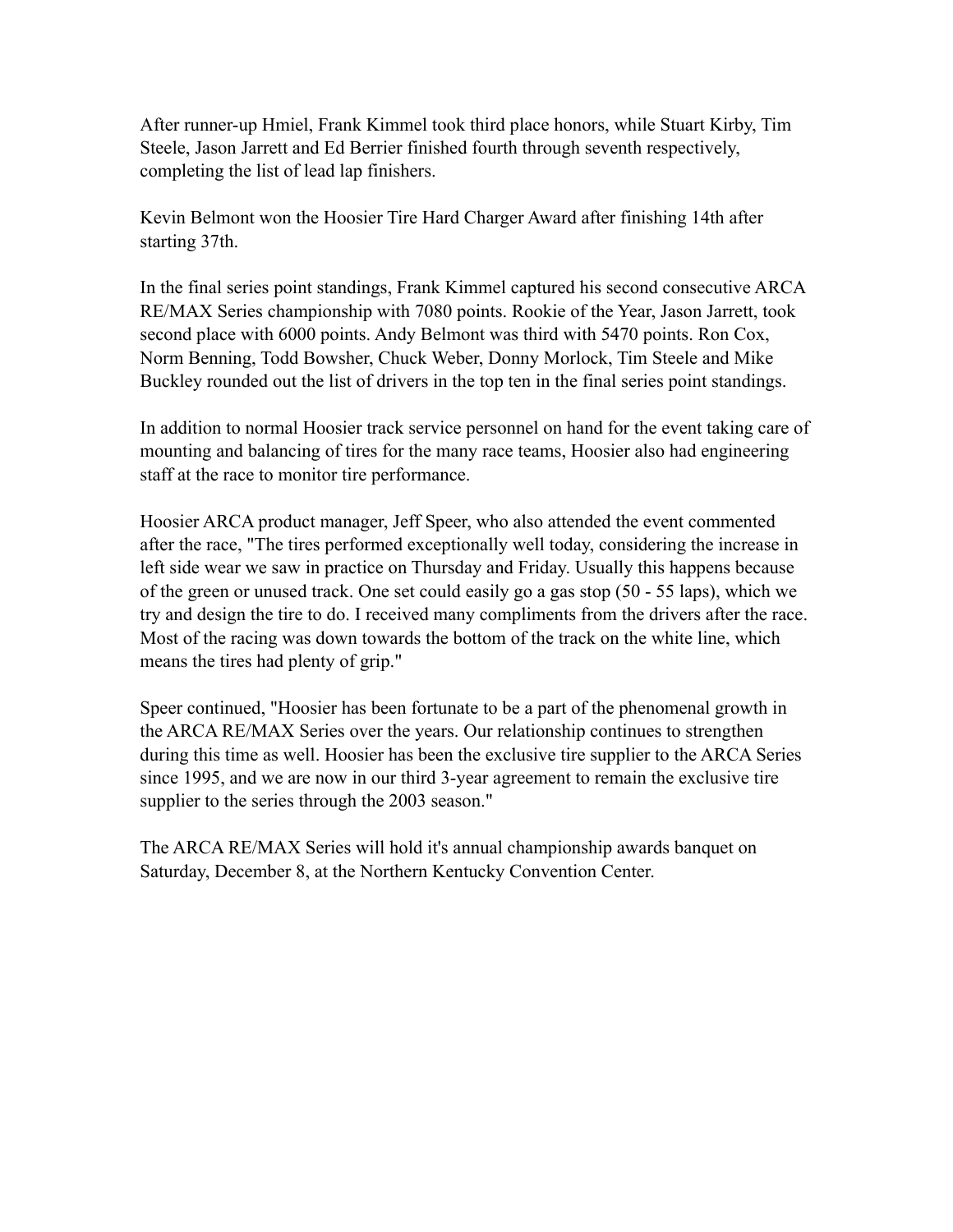## Busch Series field filled with veterans

**Posted:** Wednesday, February 10, 1999

By Tony Fabrizio Staff Writer

 DAYTONA BEACH, Fla. - With all the attention the young guns have been getting on the NASCAR Busch Series, it's easy to forget the veterans.

 Well, they showed up in force Tuesday at Daytona International Speedway in pole qualifying for Saturday's 41st NAPA 500.

 Winston cup regular Ken Schrader captured the pole position with a one-lap speed of 189.865 mph in a Chevy. He was followed by twotime Busch Series champion Randy LaJoie at 198.661 mph in a Chevy and longtime driver Mike McLaughlin at 189.386 mph in a Chevy.

The next wave wasn't far behind, though.

 Eighteen-year-old Casey Atwood was fourth fastest, and 21-yearold Bobby Hamilton Jr., the son of Winston Cup regular Bobby Hamilton, was sixth fastest.

 Farther back were defending series champion Dale Earnhardt Jr., 24, in 17th; Matt Kenseth, 26, in 19th, Adam Petty, 18, in 22nd; Lyndon Amick, 20, in 26th; Kerry Earnhardt, 29, in 28th; and Jason Jarrett, 23, in 23rd.

 The Earnhardts, Petty and Jarrett are sons and grandsons and, in one case, a great grandson, of current and former prominent drivers.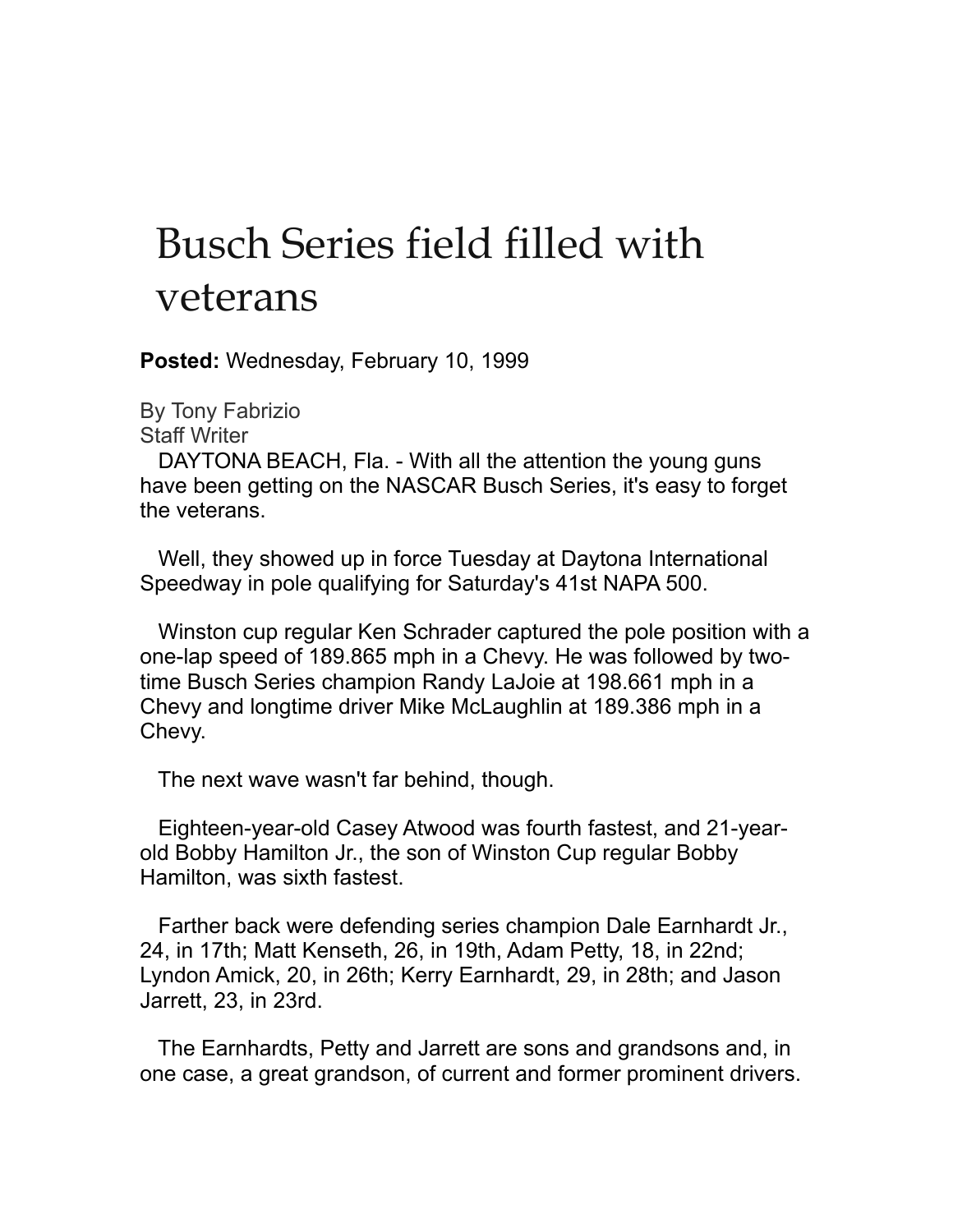''There's a lot of great young talent coming into this series,'' said Petty, the son of Kyle, grandson of Richard and great grandson of Lee Petty. ''The joke going around the garage is if you add up all our ages, that's how old Randy LaJoie is.''

LaJoie, 37, wasn't offended by the dig.

 ''Adam and Casey Atwood's ages don't add up to mine or Mikey's (McLaughlin is 42), but I'm glad they're coming in,'' LaJoie said. ''They have some talent, and when you go door-handle to door-handle with these guys, it doesn't (put us in jeopardy) as bad as some of these other guys that we've raced with that I wouldn't let valet park my car.''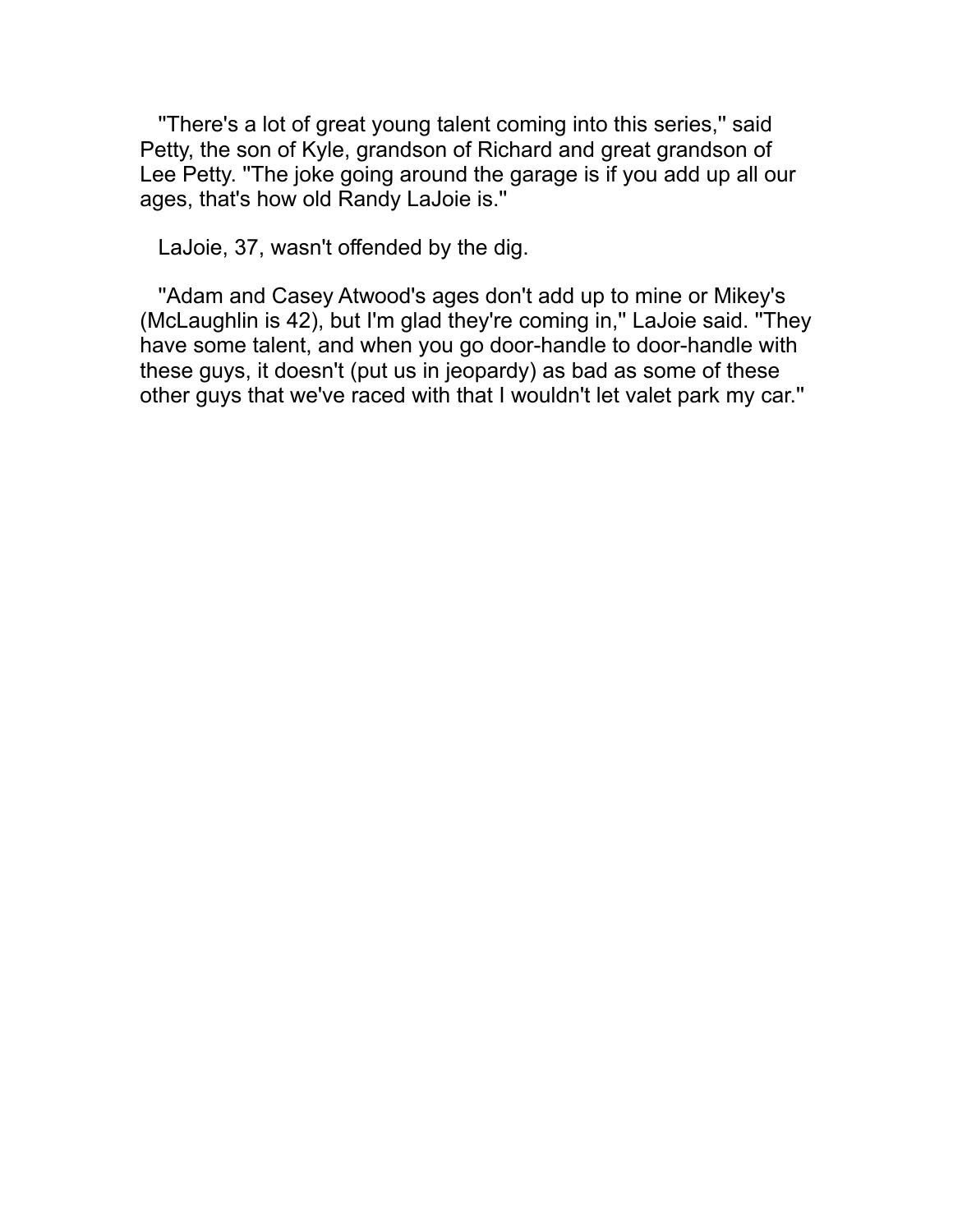### Earnhardt's son finds success outside of

sports Published February 10, 2013 By [Jeff Birchfield](mailto:jbirchfield@johnsoncitypress.com) - Press Sports Writer **×FE** 



Kerry Earnhardt, the eldest son of seven-time NASCAR champion Dale Earnhardt, is finding success outside of auto racing.

The Earnhardt Collection, a signature series of homes designed by Kerry and his wife Rene' in collaboration with Schumacher Homes, earned two gold awards at the 2013 International Builders Show in Las Vegas.

The collection's Blue Ridge Floor plan earned the award for Best Architectural Design. It also won the category of Best Special Promotion for its work in the Earnhardt Collection's grand opening last year. The awards were presented by the National Sales and Marketing Council of the National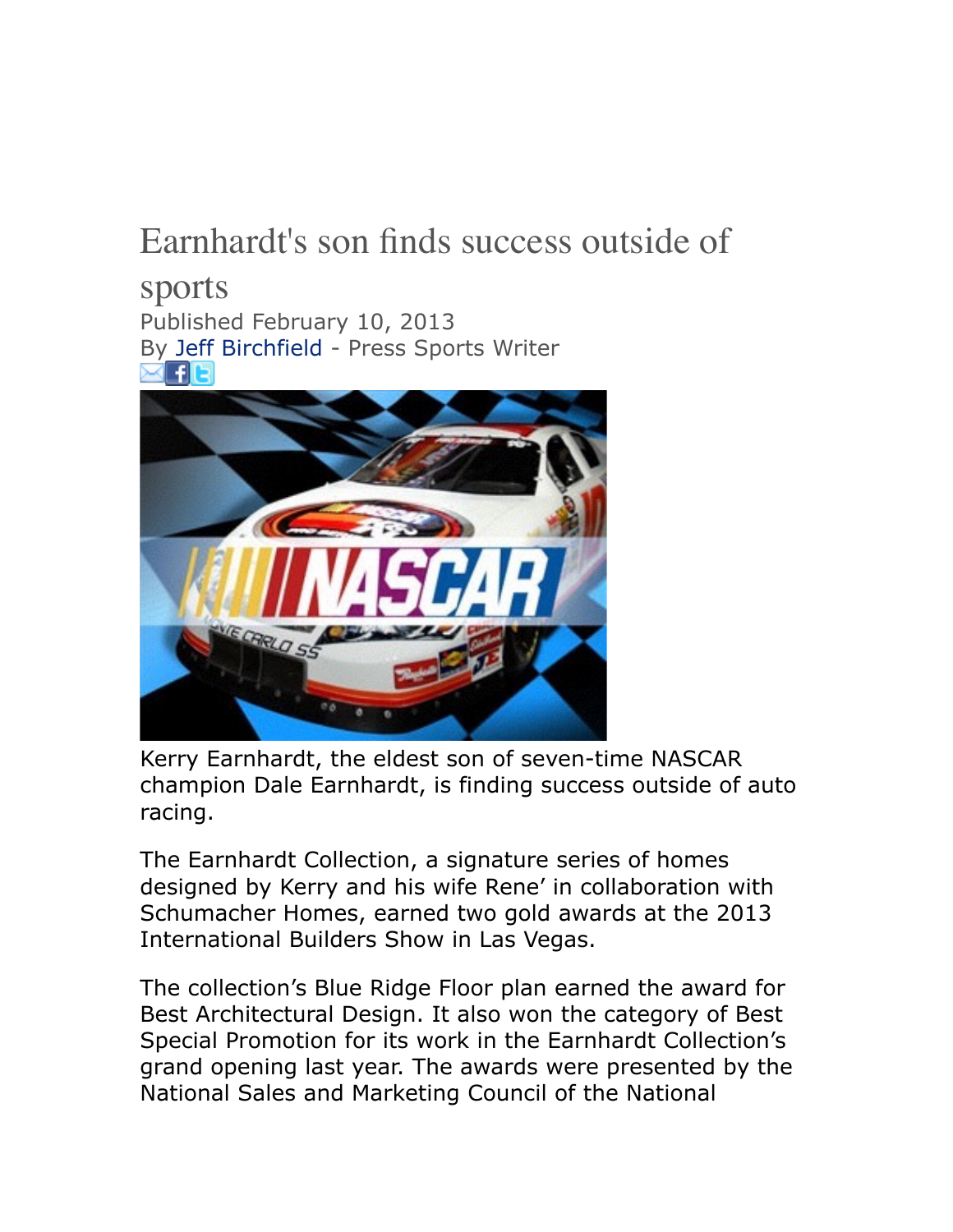Association of Home Builders.

Earnhardt, who physically resembles his late father more than his famous half-brother, began racing in 1992 at the local level. He was Hickory Motor Speedway Rookie of the Year in 1994 and made his NASCAR Nationwide Series debut in 1998.

He made his Sprint Cup debut at Michigan in 2000, racing against his father and brother.

From 1998-2009, he competed in seven Sprint Cup races, 72 Nationwide Series races and 27 Truck Series races. His only full season of competition was 2002 in the Nationwide Series, highlighted by a runner-up finish to Jeff Burton at Kansas.

Earnhardt, 43, has focused on other interests in recent years as well as helping promote his son's racing career.

Kerry's son, Jeffrey, is a current NASCAR Nationwide Series driver as well as a Mixed Martial Arts competitor.

Jeffrey Earnhardt made six starts in the Nationwide Series last season, but recently announced plans to run the full 2013 schedule.To date, his best finish in major NASCAR competition is a seventh-place at the 2011 season-opening Truck Series race at Daytona.

[Read more: http://www.johnsoncitypress.com/Sports/](http://www.johnsoncitypress.com/Sports/article.php?id=104719%23ixzz2KhSW7LeX) article.php?id=104719#ixzz2KhSW7LeX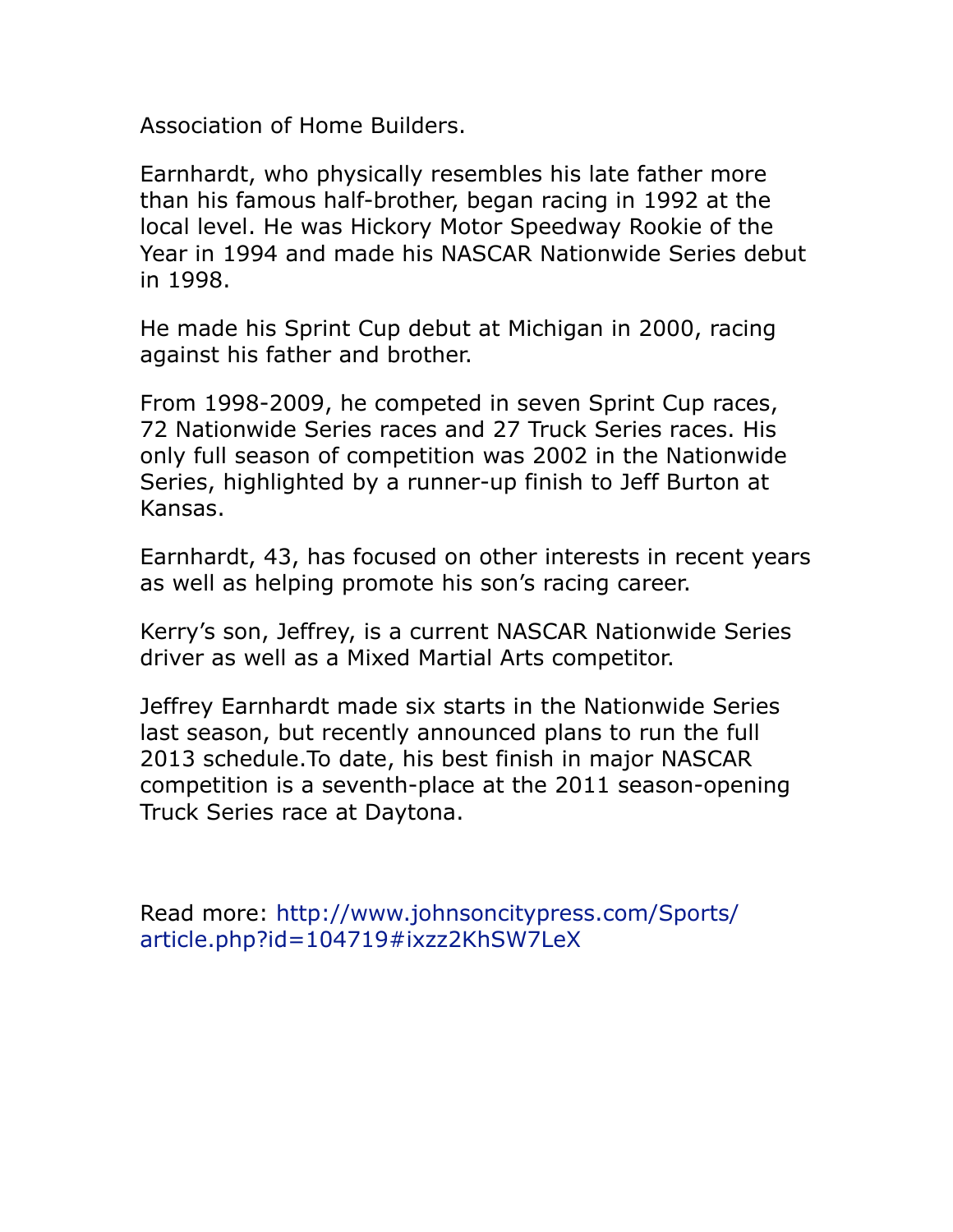### **Burton cruises to fourth Busch Series win of season**

KANSAS CITY, Kan. -- Jeff Burton made his fourth Busch Series victory of the season look easy, beating rookie Kerry Earnhardt by more than three seconds in the Mr. Goodcents 300 on Saturday at Kansas Speedway.

Burton, who started on the outside front, took control after driving his Ford past Earnhardt's Chevrolet on the 172nd of 200 laps on the 1.5-mile tri-oval. Burton led 48 total laps.

"I wanted to win real bad, but I knew couldn't hold Jeff off," said Earnhardt, who led for nine laps -- his first lead of the season -- en route to his best finish of the season. "Once he got an open track, he just ran me down in nothing flat."

Joe Nemechek was third, followed by series leader Greg Biffle, who widened his lead over Jason Keller from 35 to 127 points. Tony Raines was fifth, followed by Jimmy Spencer, Jeff Green, Bobby Hamilton Jr., Lyndon Amick and Jamie McMurray.

Keller, who ran second for much of the early race, lost his engine after 169 laps and finished 30th.

"We're counting races down to the end here, and it's disappointing," Keller said. "But there again, it's something we can't control. We felt like we were doing the things right that we can control -- running well, the pit stops were good."

Burton is 13th in the Winston Cup standings going into Sunday's Protection One 400 and hasn't won on NASCAR's top circuit since his Coca-Cola 600 victory in May 2001. He has spent much of this race weekend defending Winston Cup drivers who also race in the Busch Series.

"You can make a case that the Busch Series is easy to win in," he said. "But if you beat these guys, you've done a good day's work."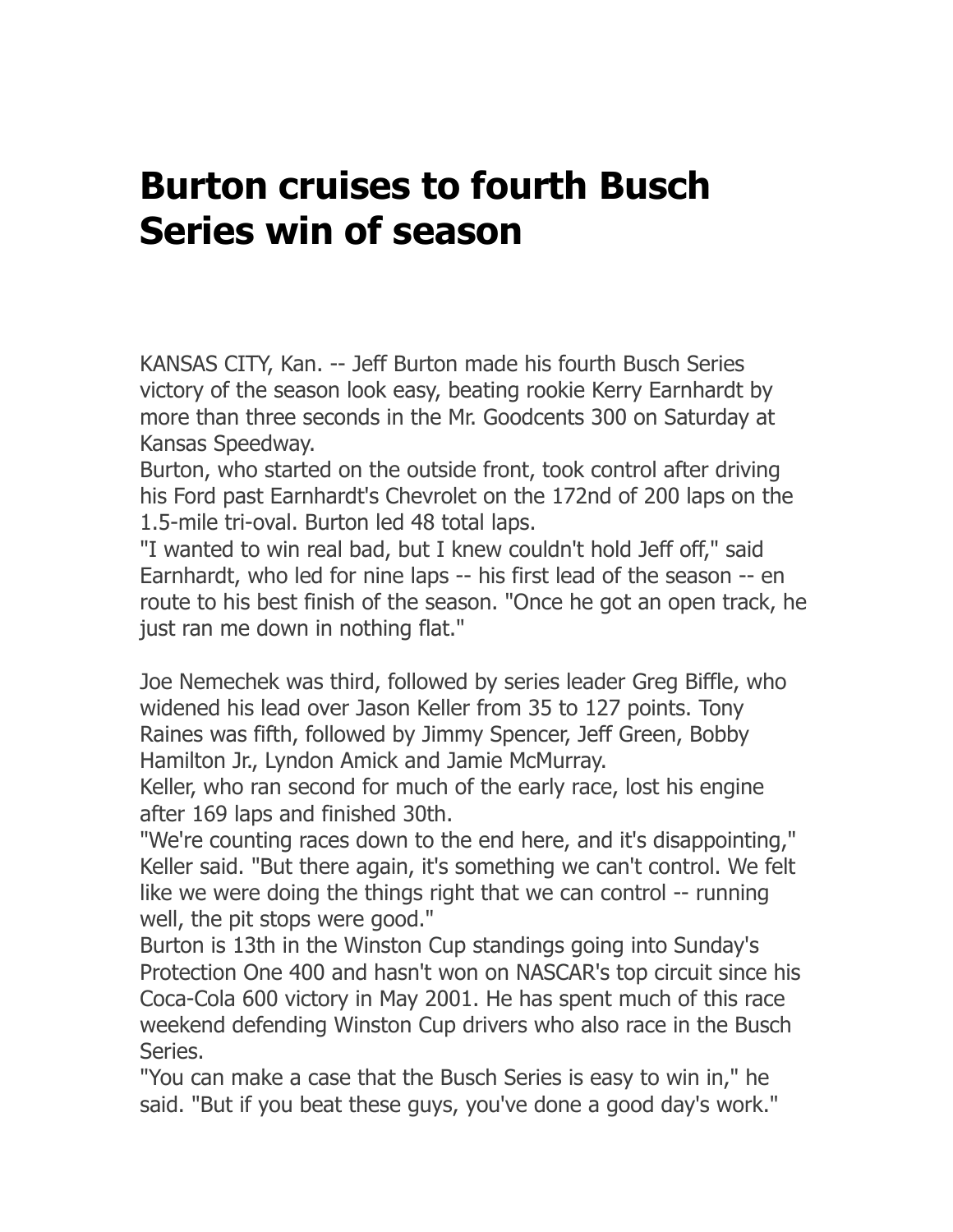While his Busch wins don't make up for his lack of Winston Cup success this year, he said, they do serve a purpose.

"If I run poorly tomorrow or run well tonight, I'll be able to separate the two (results)," he said. "On the other hand, if the Busch program had struggled like the cup program, that would hurt my confidence as a driver."

Jeff Green, who won the inaugural Busch race at Kansas Speedway a year ago, finished seventh after taking a controversial -- but shortlived -- lead in the 156th lap.

Nemechek, who was leading when pole winner Michael Waltrip hit the wall in the third turn, slowed near the start-finish line to let teammate Randy LaJoie get back onto the lead lap. Green passed him just before crossing the line, then declined to give the lead back when NASCAR gave him the choice.

"I was trying to back off and let some guys get their laps back," said Nemechek, who passed Green in the 162nd lap but was passed by Earnhardt on the next lap. "It's kind of interesting what happened, because you're not supposed to be racing to the line. I guess that's why nobody lets the other guys get their laps back any more." There were 15 leaders in the race, a season high, and 19 lead changes. The previous high was 11 in the Sam's Town 300 on March 2 at Las Vegas. Burton also won that race, and has two Busch wins at Darlington this season.

Waltrip led 27 laps and was running third when he crashed. Scott Riggs led a race-high 52 laps but dropped out of contention

when he left the pits too soon near the midpoint of the race and was hit with a stop-and-go penalty. He finished 23rd.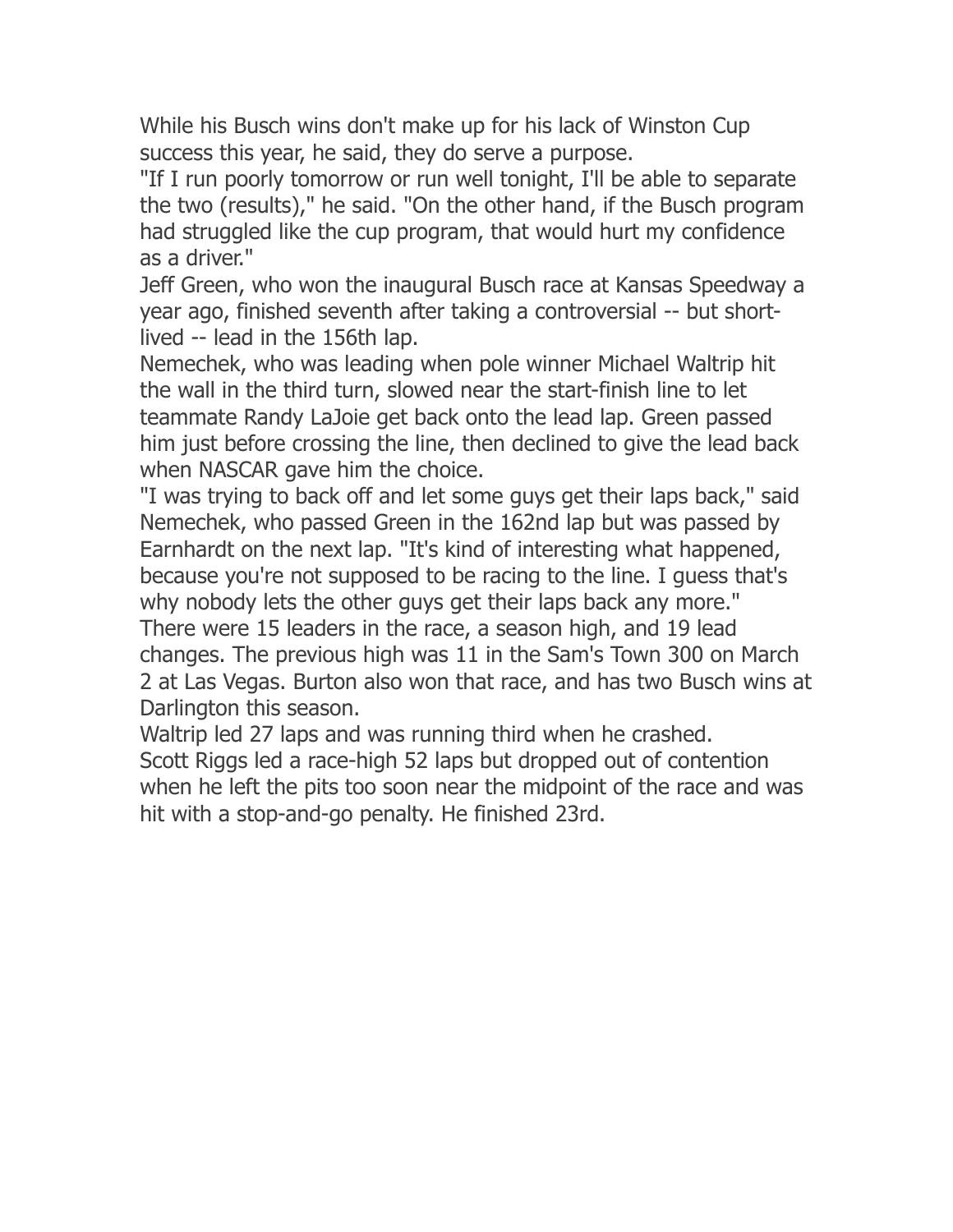## **Earnhardt's oldest son earns place in family legacy**

LONG POND, Pa. -- The voice over the two-way radio Saturday afternoon told Kerry Earnhardt not to look in the rearview mirror. Then came instructions not to drive so hard in the first turn, followed by orders not to abuse the tires.

And when Earnhardt finally crossed the finish line following his victory in the Pocono ARCA 200, seven-time NASCAR Winston Cup Series Champion Dale Earnhardt keyed the microphone one final time and offered the words his oldest son had never heard before: "Good job son. Winning is why we came here."

Kerry Earnhardt, the oldest and sometimes forgotten son of the racing legend, took his place in the family's proud legacy by winning the ARCA Bondo/Mar-Hyde Series race at the Pocono Raceway. It was his first win in nine years at any level of stock car racing, and it came with his famous father nervously watching from the infield.

"Things are getting better and better," Dale Earnhardt said. "I'm pretty proud of them."

Now both of Earnhardt's sons have enjoyed racing success this year. His youngest son, Dale Earnhardt Jr., already has two victories in this NASCAR Winston Cup Series rookie season.

Kerry Earnhardt had struggled for nine years to get a ride in a legitimate car. It finally happened this year when his father agreed to finance 10 superspeedway appearances on the ARCA Series. In Kerry's four ARCA starts, he's wrecked, finished second, third and first.

"I knew if we kept hanging around the top three every week, a win would have to come," Kerry said after winning \$23,070.

Earnhardt led 55 of 80 laps, including the final 23. He once led by 1.6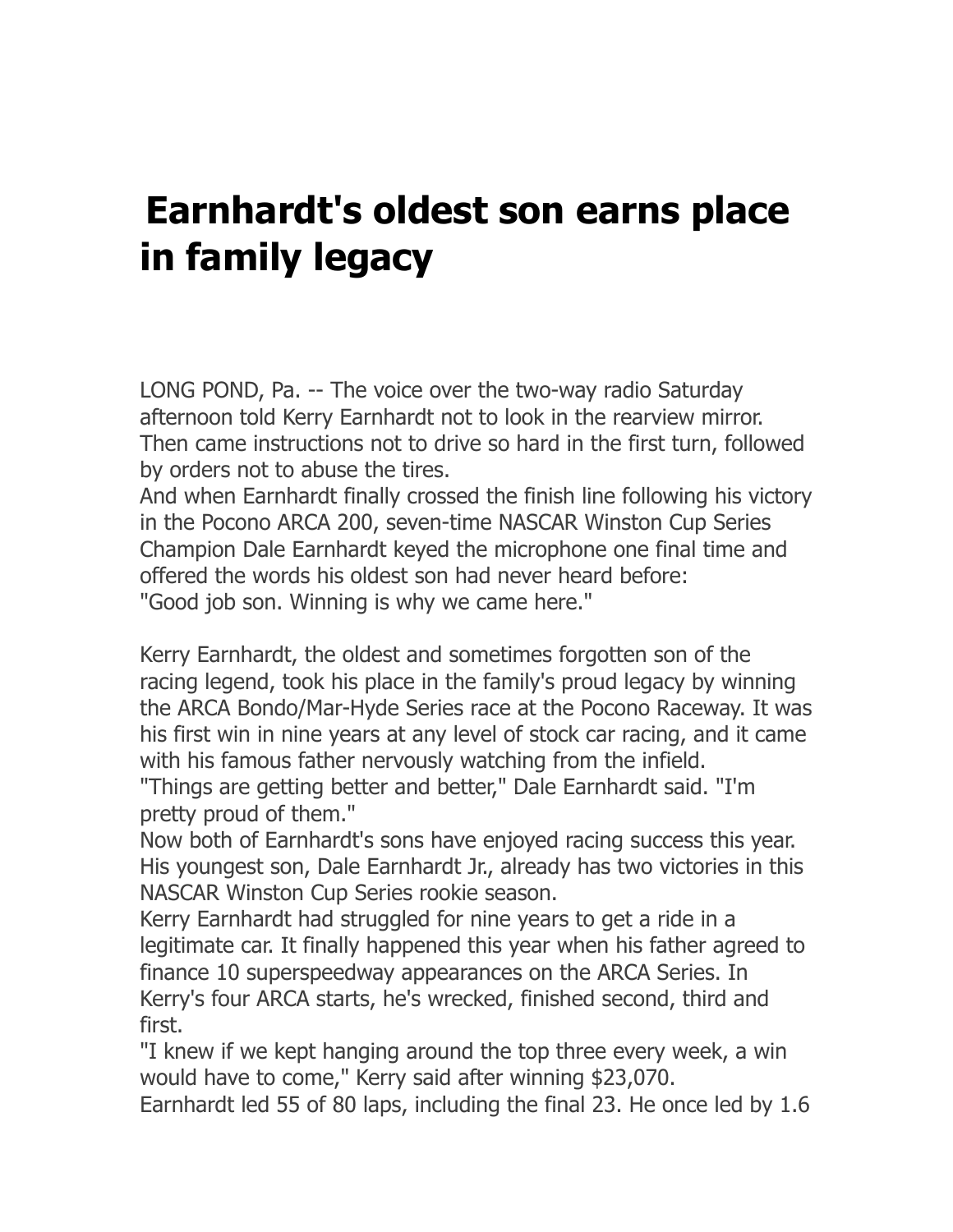seconds, only to have it cut to just six car lengths with eight laps to go. That's when his father's voice boomed on the radio. Three laps later, the 30-year-old son was ahead by a football field.

"Daddy kept me calm," young Earnhardt said. "He kept telling me to back off a bit. He told me not to look in the rearview mirror so I could concentrate on what I was doing. I think the only time I looked back was during a caution. Other than that, I concentrated on hitting my marks."

After the win, Earnhardt steered his black Chevrolet Monte Carlo into several victory doughnuts along the main straightaway. His final spinout ended a couple inches short of hitting the wall head-on.

"They got on the radio and told me not to wreck the car because we had to run this car at the next race," Earnhardt said.

With one Earnhardt already in Victory Lane on Father's Day weekend, Kerry Earnhardt said he now hopes for an Earnhardt-Earnhardt onetwo finish in today's Pocono 500 for the Winston Cup Series.

"I don't care which Earnhardt wins," he said. "As long as they finish one-two, it's fine by me."

Mike Swaim Jr. finished a distant second, followed by Dan Pardus in third, Shawna Robinson with relief help from Ed Berrier in fourth, Frank Kimmel in fifth, Tim Steele in sixth, Morgan Shepherd in seventh, A.J. Henriksen in eighth, Matt Hutter in ninth and Bob Strait in 10th.

DENNIS GREEN EYES OWNERSHIP: Minnesota Vikings coach Dennis Green said he plans to own a race team next year that will campaign either on the ARCA or NASCAR Busch series circuits.

Green was at the Pocono Raceway Saturday as the Grand Marshal for the ARCA Series race.

"I always thought that anyone who drives is interested in racing," Green said. "I've always had a keen interest in it."

Green said his team will be known as Doc Watson/Dennis Green Motorsports.

Other sports figures who've joined the stock car circuits include former Washington Redskins coach Joe Gibbs (who owns two Winston Cup Series teams), hall of fame basketball player Julius Erving and former Washington running back Joe Washington (who co-own a Busch Series team) and Bret Favre (who co-owns a Busch Series team).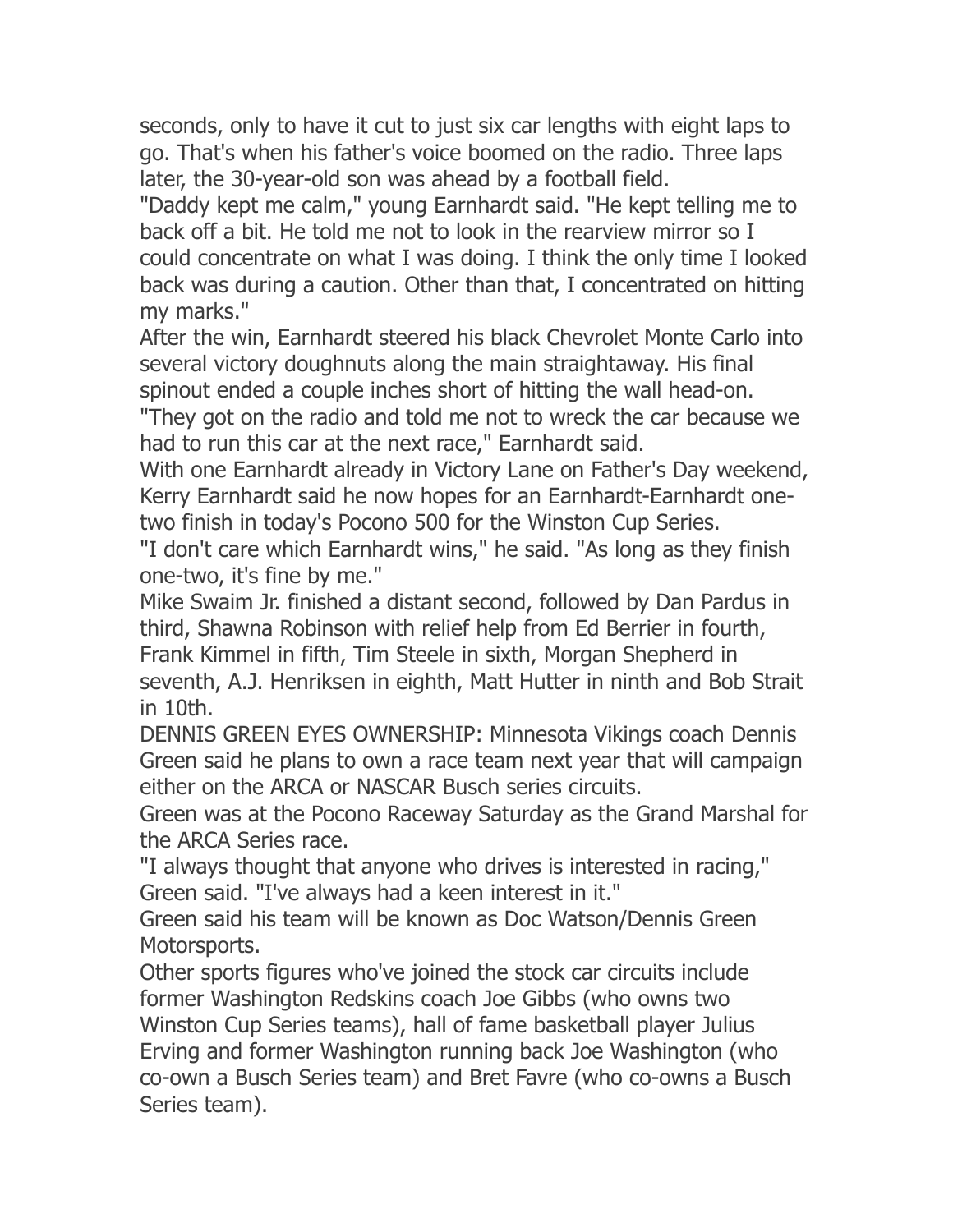SPENCER EARNS PRAISE: The same week driver Jimmy Spencer blasted his car owner, Travis Carter, and teammate, Darrell Waltrip, he earned praise by raising more than \$50,000 for local charities. The native of nearby Berwick, Pa., held a golf tournament this week. That tournament, along with a sports memorabilia auction raised the money to help the Berwick Fire Department, Berwick area DARE, Big Brothers and Big Sisters, the Berwick public library, the Beyond Violence Women's Shelter and the John Heinz Rehabilitation Institute. PIT STOPS: Today's Father's Day Special includes the eighth row of the starting lineup for the Pocono 500. That's where Dale Earnhardt Jr. starts next to his father, Dale Earnhardt ... For the third time this season, Darrell Waltrip missed the starting lineup in his farewell tour ... Chad Little, Kenny Irwin, Stacy Compton, Geoffrey Bodine, Scott Pruett, Ed Berrier and Dave Marcis each used a provisional exemption to make the starting lineup.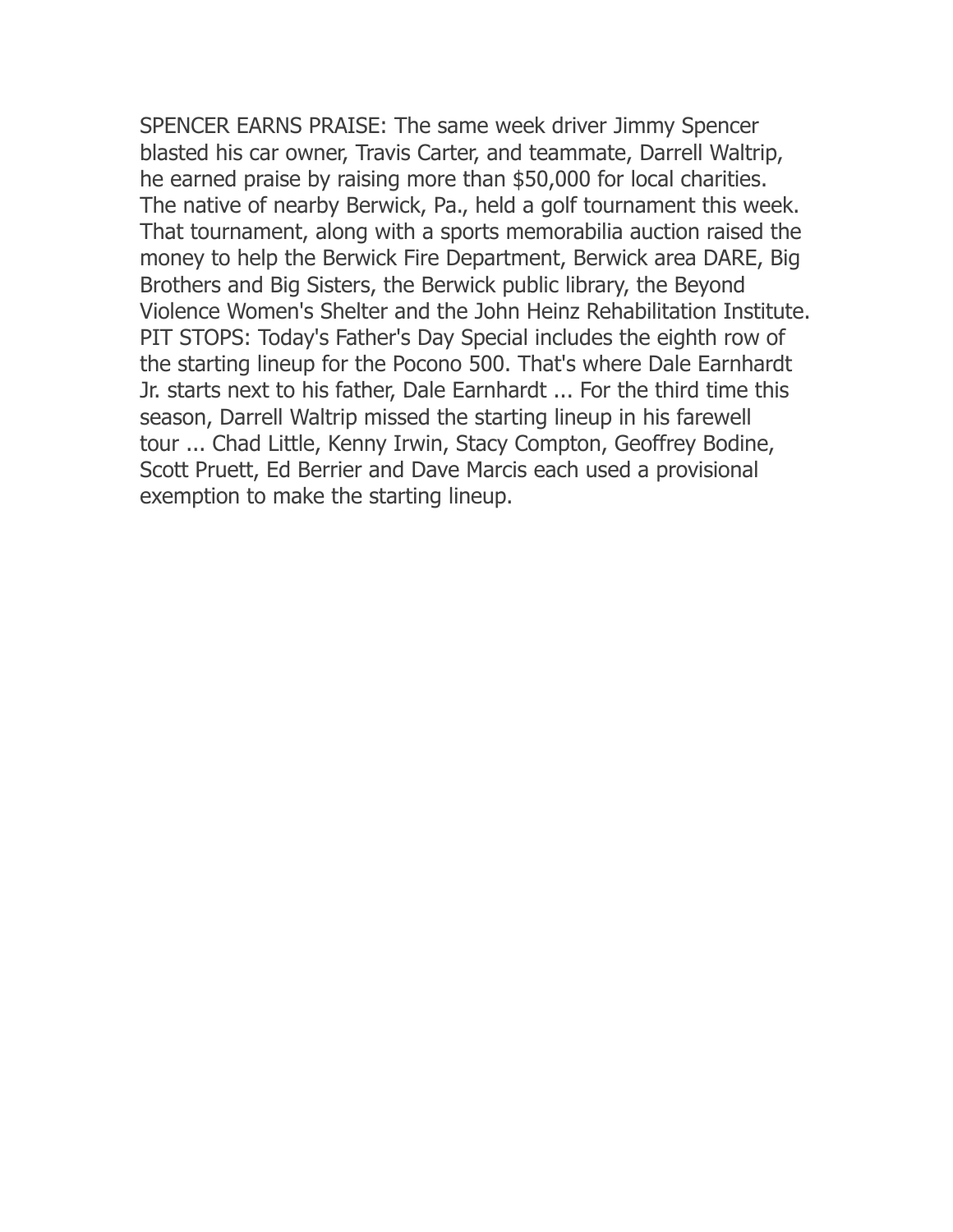# Earnhardts roar at Kansas Speedway

Burton holds off crowd favorite Kerry Earnhardt to win Busch race

**Posted: Sunday, September 29, 2002**

#### **By By Rick Peterson The Capital-Journal**

KANSAS CITY, Kan. -- Jeff Burton was the big winner in Saturday's Mr. Goodcents 300, as the Winston Cup regular notched his fourth Busch Series victory of the season in just 11 starts.

But Kerry Earnhardt and Greg Biffle also had plenty of reason to celebrate after their performances at Kansas Speedway.

Burton, who qualified No. 2, led 48 of 200 laps and dominated the final 29 laps en route to winning by a margin of 3.272 seconds over Earnhardt, who provided the feel-good story of the day.

Earnhardt, the 32-year-old son of the late Dale Earnhardt and halfbrother of Winston Cup regular Dale Earnhardt Jr., started 20th but worked his way through the field and led from lap 163 to 171, the first time he has led a Busch race in his rookie season.

Burton blew past Earnhardt on lap No. 172 and steadily increased his advantage, but Earnhardt cruised in ahead of third-place finisher Joe Nemechek for a career-best finish. His previous best finish was seventh.

"I wanted to win real bad, but I knew that I couldn't hold Jeff off," Earnhardt said. "Once he got around traffic he ran me down in no time. He's like that everywhere he goes.